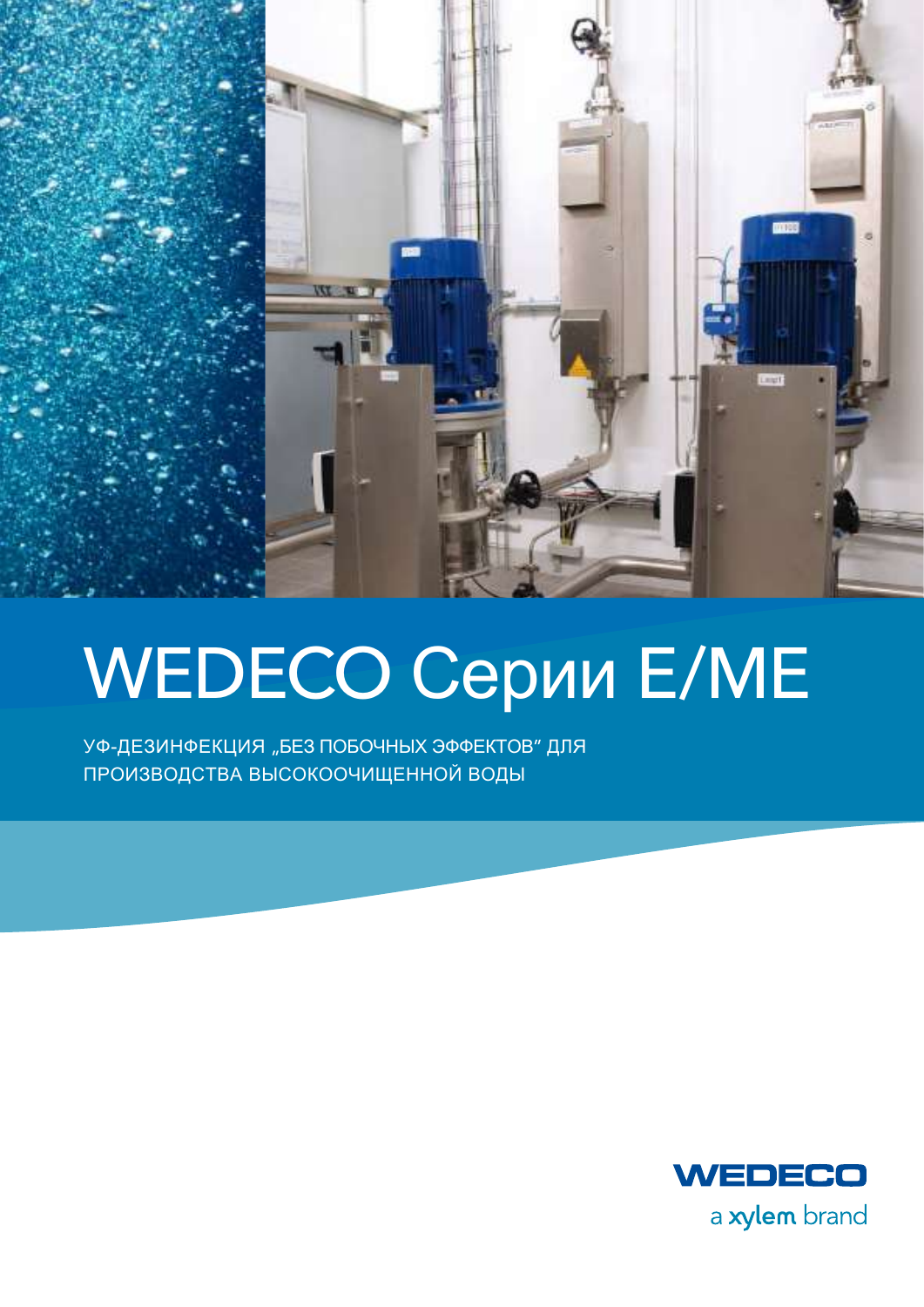# Система УФ-дезинфекции типа Е/МЕ

# **Технология WEDECO Spektrotherm®**

Предприятиям фармацевтической, косметической и полупроводниковой промышленности для процесса производства требуется ультрачистая вода (очищенная вода PW, HPW, UPW). УФ-системы WEDECO E/ МЕ разработанны специально для этих высоких требований.

Особенность состоит во встроенном принципе: Вода проходит через реактор из кварцевого стекла и облучается снаружи. Таким образом процесс подготовки воды остаётся полностью закрытым, свободным от встроенных деталей технологической среды и практически без потерь давления. Поскольку это сугубо физическая технология дезинфекции, никакие добавки в воду не вводятся. Как часть производства ультрачистой воды система **WEDECO E/ME превосходно подходит как для дезинфекции так и для** удаления остатков озона.

### Сборка серии WEDECO Е/МЕ

Реакторы серии Е/МЕ состоят из кварцевой трубки с УФлампами и отражателями. оасположенными снаружи параллельно потоку. В пипе Е Е все компоненты системы (кварцевый оеактор и электроника) встроенны в компактный, изготовленный из нержавеющей стали корпус. В типе МЕ электрические компоненты расположенны в отдельном корпусе.





## Преимущества

- » Очень высокая эффективность дезинфекции благодаря "геометрии позитивного облучения"
- » Очень низкий уровень потери давления » Отсутствие встроенных деталей в технологической среде
- » Фармакологическая/ультрачистая вода удовлетворяет требованиям директив GMP и FDA
- » Простой монтаж
- » CIP/SIP устойчивость благодаря отобранным материалам, а также сенсору с трубкой и измерительным ОКНОМ
- » Адаптированность к техническим требованиям и материалам

| Тип            | Приблизительный<br>расход * м <sup>3</sup> /ч | Фланцевое соединение | Энергопотребление<br>W/VA | Размеры реактора<br>ШхВхДмм   |
|----------------|-----------------------------------------------|----------------------|---------------------------|-------------------------------|
| E <sub>2</sub> | 2,1                                           | R 1 1/4"             | 95/204                    | $240 \times 605 \times 225$   |
| E 5            | 5,4                                           | R2''                 | 150/330                   | $240 \times 1.120 \times 245$ |
| E 10           | 8,1                                           | R2''                 | 230/500                   | $240 \times 1.120 \times 245$ |
| E 15           | 12,2                                          | R2''                 | 270/580                   | $240 \times 1.120 \times 245$ |
| <b>ME 100</b>  | 19,0                                          | DN 65                | 520/840                   | $250 \times 1.255 \times 245$ |
| <b>ME 150</b>  | 32,0                                          | <b>DN 80</b>         | 660/1060                  | $250 \times 1.255 \times 245$ |
| ME 250         | 50,0                                          | <b>DN 100</b>        | 840/1430                  | 380 x 1.255 x 415             |
| <b>ME300</b>   | 63,2                                          | <b>DN 80</b>         | 1330 / 2050               | $250 \times 2.215 \times 320$ |
| ME 450         | 98.1                                          | <b>DN 100</b>        | 1610 / 2810               | $380 \times 2.215 \times 415$ |

\* 400 J/m<sup>2</sup>; коэффициент пропускаемости УФ = 86 % на 1см в конце срока эксплуатации лампы.



#### Преимущества

- » мощность UV-С в 5 раз выше, чем у обычных ламп низкого давления
- » в 3 раза эффективней, чем лампы среднего давления
- » улучшенные износоустойчивые характеристики
- » отсутствие нежелательных побочных продуктов (то есть бромита)
- » постоянная UV-С интенсивность при температуре воды от 0 до 50 °C
- » длительный срок службы

# УФ-лампы WEDECO Spektrotherm® обладают длительным сроком службы и максимальной энергоэффективностью

## Спектр излучения Гдлина волны в нм1



Монохромная УФ-лампа Spektrotherm® излучает волны длиной 254 нм, которые являются наиболее эффективными для дезинфекции в спектральном диапазоне

# Лидер рынка по эффективности и безопасности

Главным элементом УФ-систем WEDECO E/ME в частности являются энергоэффективные УФ-лампы. Они обладают длительным сроком службы, непрерывно функционируют при различной температуре воды и превосходят обычные УФ-лампы благодаря своей высокой эффективности.

# Идеальный выбор для дезинфекции воды

УФ-лампа WEDECO Spektrotherm® излучает УФ-свет главным образом в области спектра равной 254 нм (нанометров). Эта область УФ-света особенно эффективна для дезинфекции питьевой воды и сточных вод. Отличительной особенностью УФлампы WEDECO Spektrotherm® является её специальный амальгамно/индиумный допинг. Благодаря этому достигается постоянно высокий выход УФ-света с одновременным значительным увеличением срока службы лампы. Кроме того в лампе не используется жидкая ртуть.

Нельзя усомниться в экономичности УФ-лампы WEDECO Spektrotherm®. По сравнению с лампами среднего давления её выход в 3 раза выше.



Лампы среднего давления излучают широкополосный спектр, большая часть которого находится за пределами той части спектра, которая относится к дезинфекции. Кроме того, не может быть исключено образование побочных продуктов.